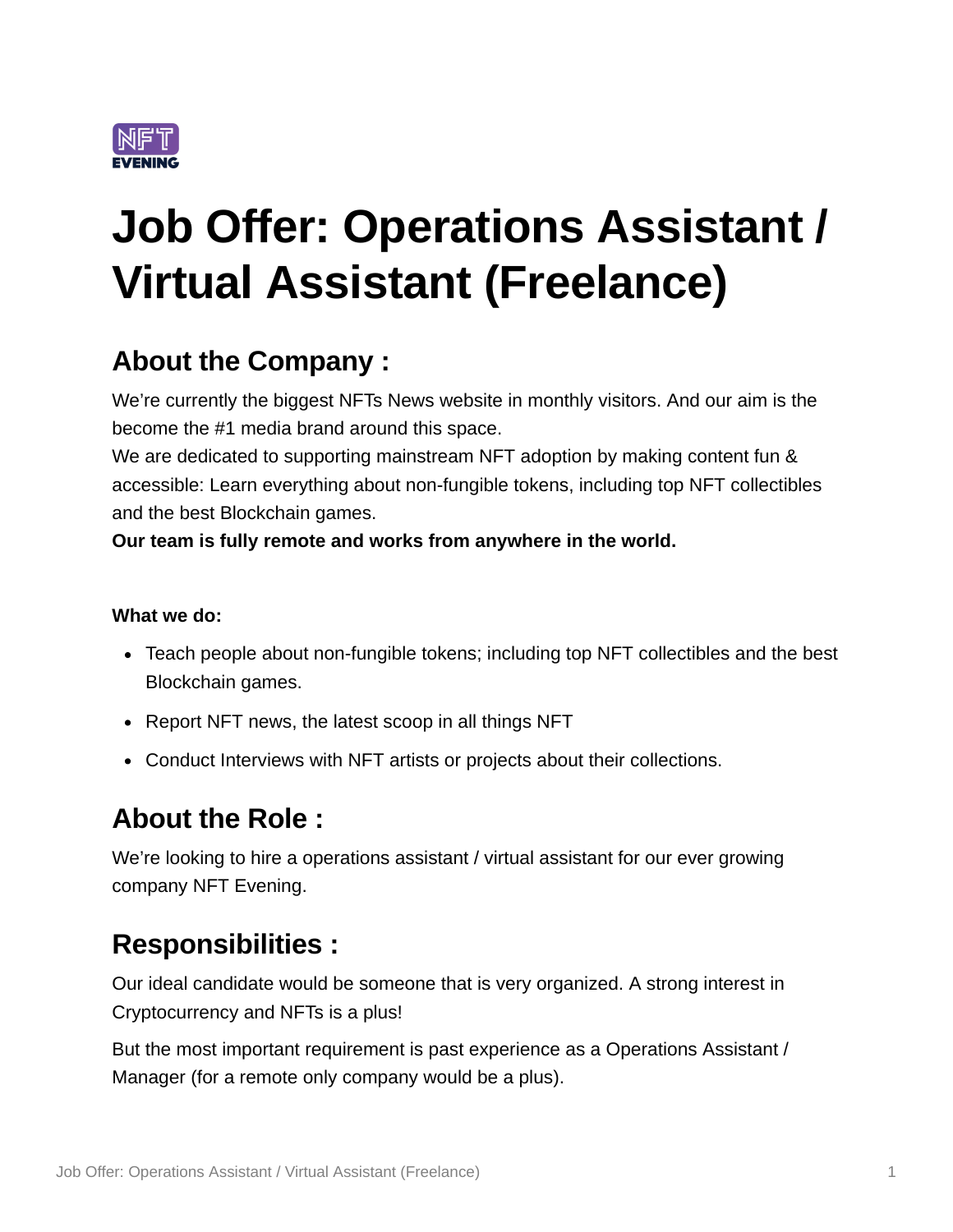#### **Here will be your main tasks:**

- Onboarding of new freelancers
	- Create access to Slack, Notion, Wordpress if needed, company email
	- Explain how our company works (especially for freelancers payments) and company culture/vibe
- Offboarding
- Managing our contact form email (cleaning, forwarding relevant emails to each team)
- Organize event attendance agenda (check our journalists chosen flights & hotels prices respect our guidelines)
- maybe create a calendly for few persons inside the company
- Create internal processes & documents to allow more transparencies between the teams
- Propose organizational change & processes to make the company more efficient
- Update company org. chart

#### **Requirements :**

- English fluent/native speaker
- Fantastic organizational skills and great attention to detail
- Knowledge of Notion is a plus
- Ability to work independently in a fully remote team environment
- Reliable for Long-term work

#### **Compensation / Payment :**

- Compensation to be discussed
- 20 40 hours per week (we are flexible on hours worked)
- Accepting proposals worldwide and can pay in any currency.